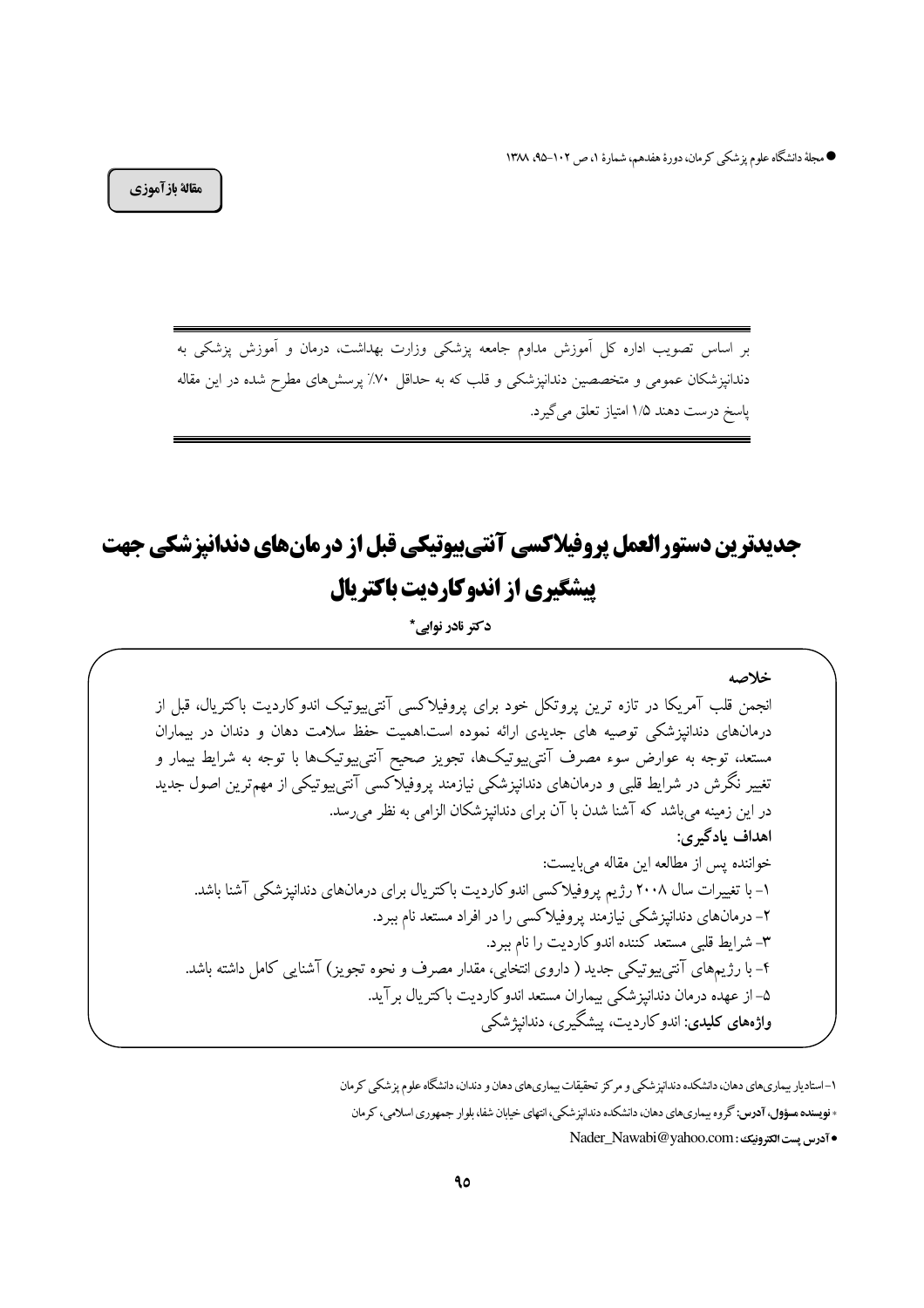سابقه موضوع و اهمیت بیماری

اندوکاردیت عفونی به عفونت شدید دریچه های قلب و پوشش اندوتلیالی آن اطلاق میشود که اغلـب اوقـات در رابطه با نقائص مادرزادی یا اکتسابی قلبی بـروز مـی کنــد. پیشرفتهای قابل توجه در درمانهای جراحبی و دارویبی، در سال@ای اخیر، میزان مرگ و میر ناشی از این بیماری را از ۱۰–۷ درصد به حدود ۳ درصد تقلیل داده است. امــا بــا این وجود، بیماران مبتلا به اندوکاردیت، هنــوز در معــرض عوارض شدید و مرگومیر ناشی از آن میباشند. علل ایجاد اين بيماري، اكثراً ناشناخته باقي مي مانــد. بــا ايـــن حــال در حدود ١٠ درصد از بيماران مستعد از نظر قلبي، ابتلا يــس از اعمال درمانی تهاجمی همراه با باکتریمی صورت میگیــرد. درمانهای دندانپزشکی، شــایع تـــرین علــت شــناخته شــده باکتریمیهای گـذرایی اسـت کـه مـیتوانــد منجــر بــه اندوکاردیت عفونی شــوند. اســترپتوکوک ویریــدانس بــه عنوان عامل حدود ۶۰ درصد از موارد اندو کاردیت دریچههای طبیعی قلبی شـناخته شـده اسـت و محققــان در حدود ۴۰– ۲۰ درصد از مبتلایان به انــدوکاردیت عفــونی، ورود این باکتری را از دهان به خون محتمل دانـستهانــد. از آنجایی که درمانهای دندانپزشکی به صورت متناوب برای بیماران انجام میشود و وقوع بیماری هـای قلبــی زمینــه ای مستعدكننده اندوكارديت نيز در حـال افــزايش مــىباشــد، تجويز يروفيلاكتيك آنتي بيوتيكها براي بيمــاران مــستعد، قبل از انجام درمانهای دندانپزشکی همــواره توصــیه شــده است. درک پاتوژنز این بیماری، شناسایی افراد مستعد ابتلا به آن و همچنین تجویز آنتی بیوتیک پروفیلاکتیک مناسب برای دندانیز شکان حائز اهمیت است.

انجمــن قلــب آمريكــا بــيش از ۵۰ ســال اســت كــه توصیههای مبنی بر پیشگیری از وقوع انــدوکاردیت را بــه

صورت پروتکل ارائه مینمایــد کــه آخــرین آن در ســال ۲۰۰۸ میلادی منتشر شده است. مبانی این پروتکل نسبت به پروتکلهای قبلی دستخوش یکسری تغییرات شده است و در این مقاله سعی مے شـود نگرشهای نوین در این زمینه برای دندانیزشکان با تفــصیل بیان شود تا برخی از ابهامات موجود تــا حــد امکــان رفــع گر دد.

اتیولوژی بیماری و شرایط مستعدکننده قلبی چهار مرحله زیر در ابتلای یک بیمار بــه انــدوکاردیت رخ ميدهد: الف-بیمار مستعد ابتلا به این بیماری دچار یک آســیب قلبي زمينهاي است. ب-سپس باکتریمی گذرا رخ میدهد. ج- ارگانیسم این باکتریمی در قسمت آسیب دیده قلب مستقر می شو د. د-سیس باکتریها دراین محل تکثیر می شوند. پیامدهای بالینی تکثیر باکتریها در قلب شامل اخــتلال عملکرد دریچههای قلبی، نارسـایی احتقــانی قلــب، آبــسه میوکارد، آریتمی کشنده، استقرار آمبولی هــای عفــونی در مغز، کلیه و طحال و رسوب کمپلکسهای ایمنی منجــر بــه آرتریت و گلومرولونفریت می باشد. در يروتكلهاي قبلــي انجمــن قلــب آمريكــا شــرايط مستعدكننده قلبي بيماران به سه دسته با خطر بالا، متوسـط و اندک تقسیم میشد و انجام پروفیلاکسی قبل از درمانهای دندانپزشکی، معمولاً برای دو گروه اول توصیه مــی گردیــد امــا در پروتكــل اعـــلام شــده ســال ٢٠٠٨ ايــن انجمــن، بیماریهای قلبی دارای خطر ابتلا به انــدوکاردیت در یــک دسته اعلام گردیــدهاندکــه در جــدول شــماره ۱ ملاحظــه مے شو د.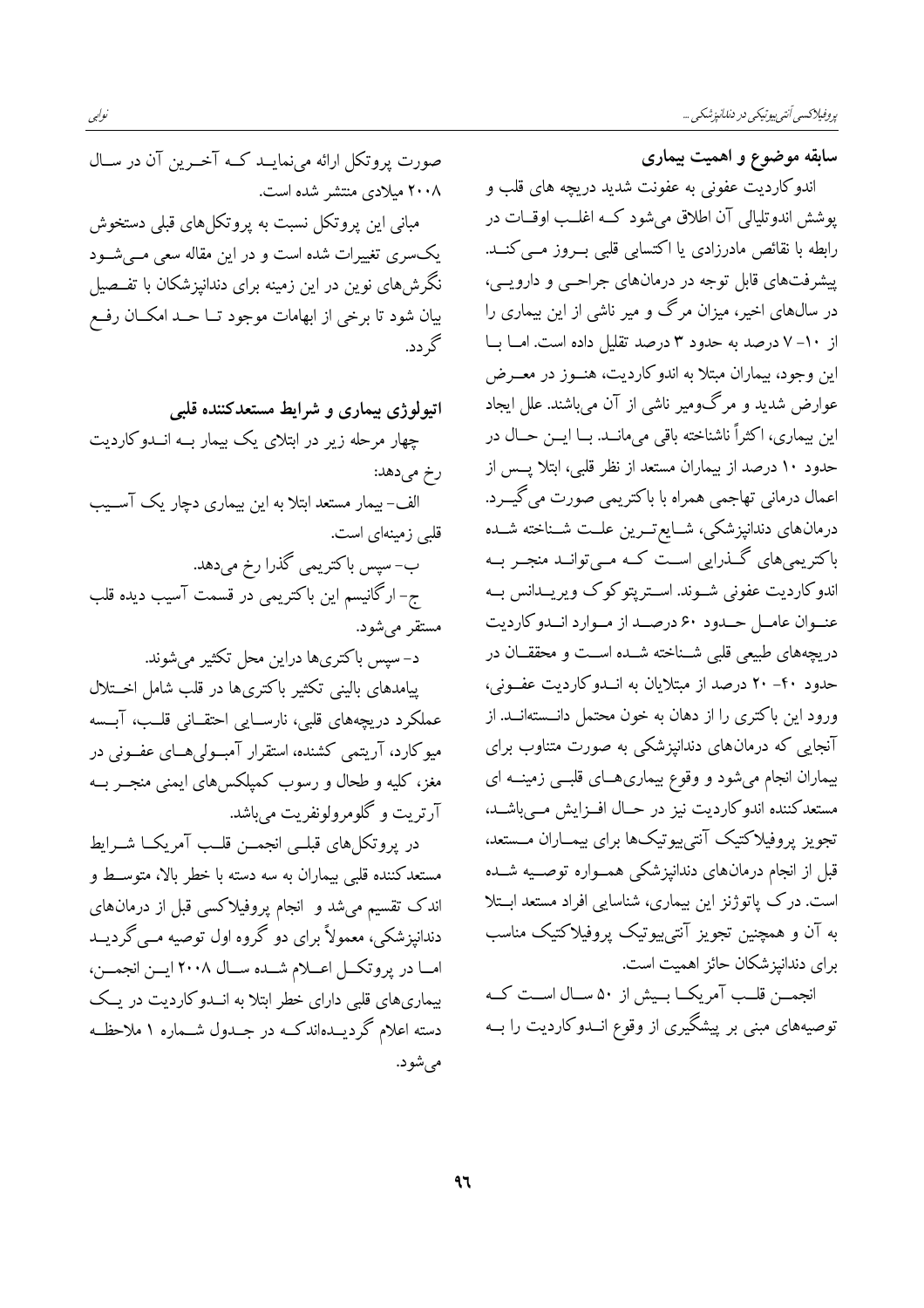مطمئنی برای وقوع باکتریمی در بیمار نمی باشد و درجـاتی از باکتریمی در اکثــر جلــسات درمــانی دندانپزشــکی رخ میدهد و از این رو در پروتکل جدید، انجـام پروفیلاکـسی آنتی پیوتیکی تمام درمانهای دندانیزشکی که در جریان آن یارگی مخاط یا دست کــاری بافــتهــای لشـهای و ناحیــه یریاییکال دندانها صورت میگیرد توصیه میشود و تنهـا .<br>شامل مواردی نمی گردد کــه در جــدول شــماره ۲ عنــوان شدهاند.

نتايج مطالعات انجام شده نشان مىدهــد كــه تقريبــاً ۱۵ درصد از مبتلایان به اندوکاردیت، دندانیزشک خود را طـبی ۹۰ روز قبل از تـــشخیص بیمـــاری ملاقــات کـــردهانـــد امــا حداکثر، ۴ درصـد از تمــام مــوارد انــدوکاردیت بــر اثــر باکتریمی ناشی از درمانهای دندانیزشکی به وجود می آیند. همانگونه کــه دیــده مــیشــود انجــام پروفیلاکــسی آنتی پیوتیکی برای بیمارانی ماننــد مبتلایــان بــه پــرولاپس دریچه میترال، دیگر توصیه نمیشود همچنــین انجــام ایــن یروفیلاکسی برای بیمارانی که تحت عمــل پیونــد عــروق كرونر قبلي (Bypass) گرفتهاند و نيز پس از گذشــت شــش .<br>ماه از ترمیم جراحی آسیبهای دریچهای قلبــی، بــه شـــرط .<br>باقی نماندن هر گونه بافت آسیب دیدهای در محل جراحی، ضروري نمي باشد.

ارتباط درمانهای دندانپزشکی با وقوع اندوکاردیت پروتکلهای گذشته انجمن قلب آمریکا همواره انجــام پروفیلاکسی آنتوبیکی را برای درمانهای دندانپزشکی توأم با خونریزی توصیه مینمودهاند اما شواهد جدیــد بیــانگر آن است که خونریزی ایجاد شده در زمان انجام درمــان، شــاهد

| جدول ۱. بیماری ها و شرایط قبلی، که در صورت ابتلا به آن، انجام پروفیلاکسی قبل از درمان دندانپزشکی الزامی است. |
|--------------------------------------------------------------------------------------------------------------|
| –بیماریهای قلبی مادرزادی سیانوتیک کمپلکس                                                                     |
| -سابقه ابتلابه اندوكارديت                                                                                    |
| -دريچه مصنوعي قلب                                                                                            |
| –افرادي كه پس از پيوند قلب دچار اختلال در دريچههاي قلبي ميباشند.                                             |

جدول ۲. درمان های دندانیز شکی که نیاز به انجام پروفیلاکسی در آنها وجود ندارد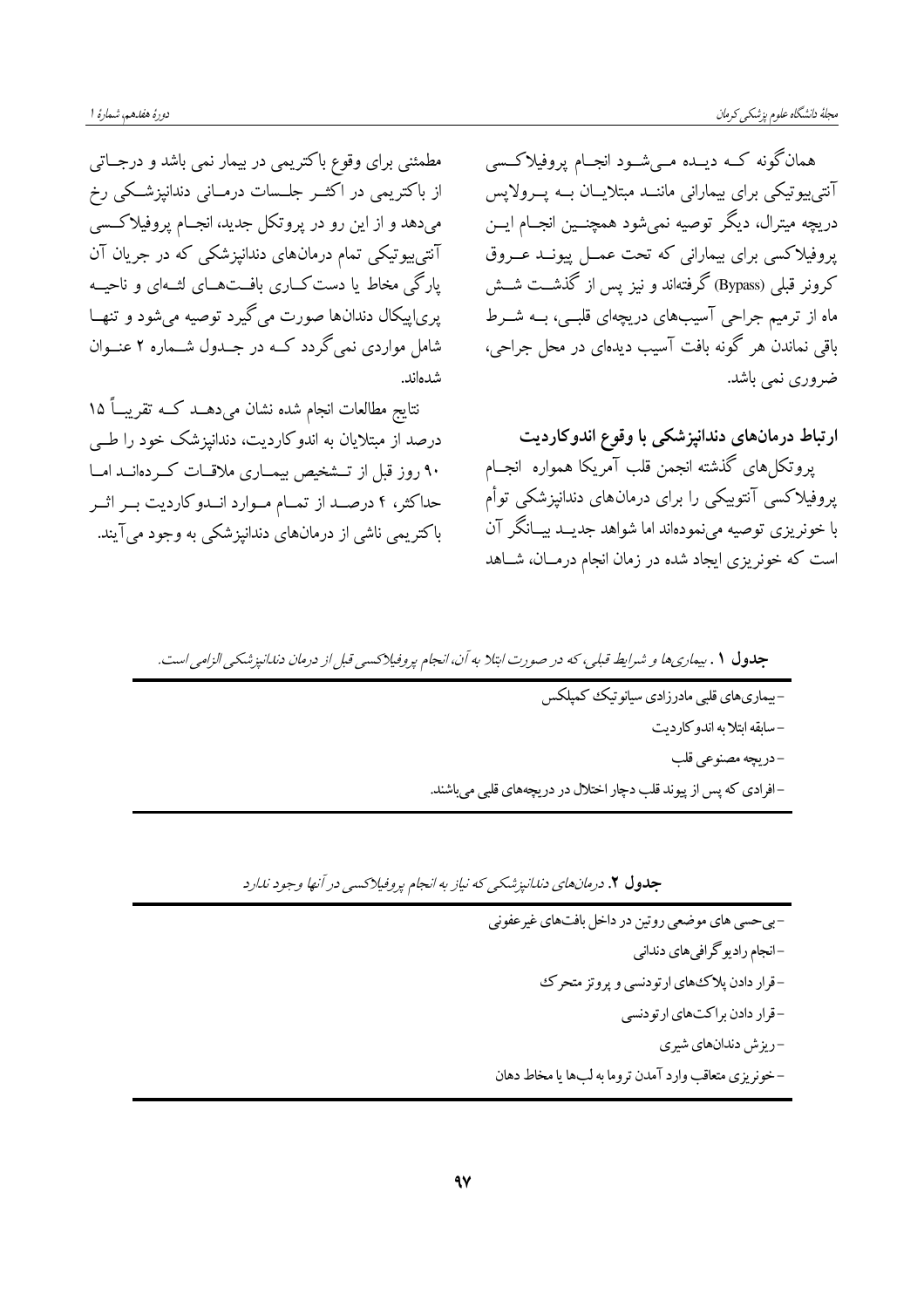به صورت ۱۰۰ درصد از ایجاد اندوکاردیت در افراد مستعد جلوگیری ننماید و بر اساس نتایج تحقیقات انجام شــده نیــز اثر درمان آنتی،بیوتیکی بر پیشگیری یا کاهش میزان، شدت يا تداوم باكترمي قطعي نبوده و مورد اخــتلاف نظــر اســت. همانگونه که ذکر گردید توجه بیش از حد دندانپزشکان بــه انجام پروفیلاکسی آنتی $_{\rm g}$ تیکی باعث نادیده گرفتن نقــش مهــم بهداشــت دهــان شــده اســت كــه در پيــشگيري از اندوکاردیت در طول زمان، مؤثرتر از پروفیلاکسی به نظــر میرسد. نکته مهم دیگری که اغلب نادیده گرفته مــیشــود .<br>خطر عوارض مرتبط با مصرف آنتیبیوتیکها است که در مجموع، بیشتر از سود پروفیلاکسی آنتی $\mathbb L$ یبوتیکی بــه نظــر میرسد. راشهای پوستی و مشکلات گوارشی نظیر اســهال به صورت رایج، متعاقب مصرف آنتیبیوتیک رخ میدهــد. شوک آنافیلاکتیک نیز عارضه کشندهای است که امکــان وقوع آن ۲۵-۱۵ نفر از هر یک میلیون نفر مــصرف کننــده یک دوز پنی سیلین است. بنابراین به نظر میرسد با توجه به عوارض مصرف آنتی پیوتیک دندانیزشکان مــی بایــست در انجام يروفيلاكسي هاى متعدد بــراي بيمــاران تجديــد نظــر نمايند.

### رژیمهای آنتی پیوتیکی پیشنهادی بـرای درمـانهـای دندانيز شكى

نحوه تجویز آنتیپیوتیک، ۴۰-۳۰ دقیقه قبـل از درمــان دندانپزشکی و به صورت تکدوز میباشد. به عبارت دیگــر تجویز آنتی $_{\rm L}$ یوتیک پس از انجام درمان در صورتی خواهــد بود که به دلیل فراموشی قبل از درمان انجام نگرفته باشــد و در این صورت، دوز مربوط باید تا حداکثر ۲ ساعت پس از درمان به بیمار داده شود. چگونگی تجویز آنتی $\mathfrak{g}$ یوتیـک در بیماران مخلتف در جدول شماره ۳ ذکر شده است. اهمیت حفظ سلامت دهان در پیشگیری از بیماری

امروزه ثابت شده است که منشاء اصلی باکتریهـای دهــانی که منجر به اندوکاردیت باکتریایی میشوند باکتریمی خود بهخودی میباشد که توسط بیمار در هنگام جویدن غــذا یــا تمیز کردن دندانها ایجاد میشود بـه عنــوان مثــال میــزان باکتریمی در زمان مسواک زدن تا ۴۰ درصــد تخمــین زده شده است. باکتریمی خــود بخــود در بیمــارانی کــه دچــار بیماری پریودنتال میباشند نیز زیاد رخ مــیدهــد. بنــابراین رعایت بهداشت دهــان در بــالاترین ســطح ممکــن بــرای بیمارانی که به علت یک آسیب قلبی در معــرض ابــتلا بــه اندوکاردیت قرار دارند حیاتی است. انجمن قلب آمریکا در شرح پروتکل جدید، به ایــن مــساله توجــه خاصــی نــشان میدهد و به دندانپزشکان توصیه مینماید تا رعایــت یــک برنامه پیشگیری دقیق را برای چنین بیمارانی انجام دهند. بــه عبارت دیگر، بهداشت نا مناسب دهان، لثه و پریودونــشیوم بیمار و مشکلات درمان نشده ریشه دندان یا عفونــتهــای بافت نرم احتمال ابتلا به اندوکاردیت را به مراتب بیــشتر از انجام درمانهای دندانپزشکی در بیمــاران مــستعد افــزایش میدهد و تحقیقات جدید نشان داده است که در بیماران ب بهداشت دهانی ضعیف، میــزان بــاکتریمی، قبــل و بعــد از کشیدن دندان تفاوتی ندارد در حالی کــه در نگـــرش۵حــای قبلی، بر کشیدن دندان به عنوان یکسی از مهـــمتـــرین منـــابع باکتریمی تأکید مــیگردیـــد و ایــن نکتــهای اســت کــه دندانپزشکان، امروزه میبایست در طرح درمان دندانپزشکی این بیماران مد نظر قرار دهند.

میـــزان تــــأثیر و عــــوارض احتمــــالمی پروفیلاکــــسی آنتے بیو تیکے انجمن قلب آمريكا در پروتكل جديد خود بر اين نكتــه تأکید می;نماید که پروفیلاکسی آنتی پیوتیکی ممکن اسـت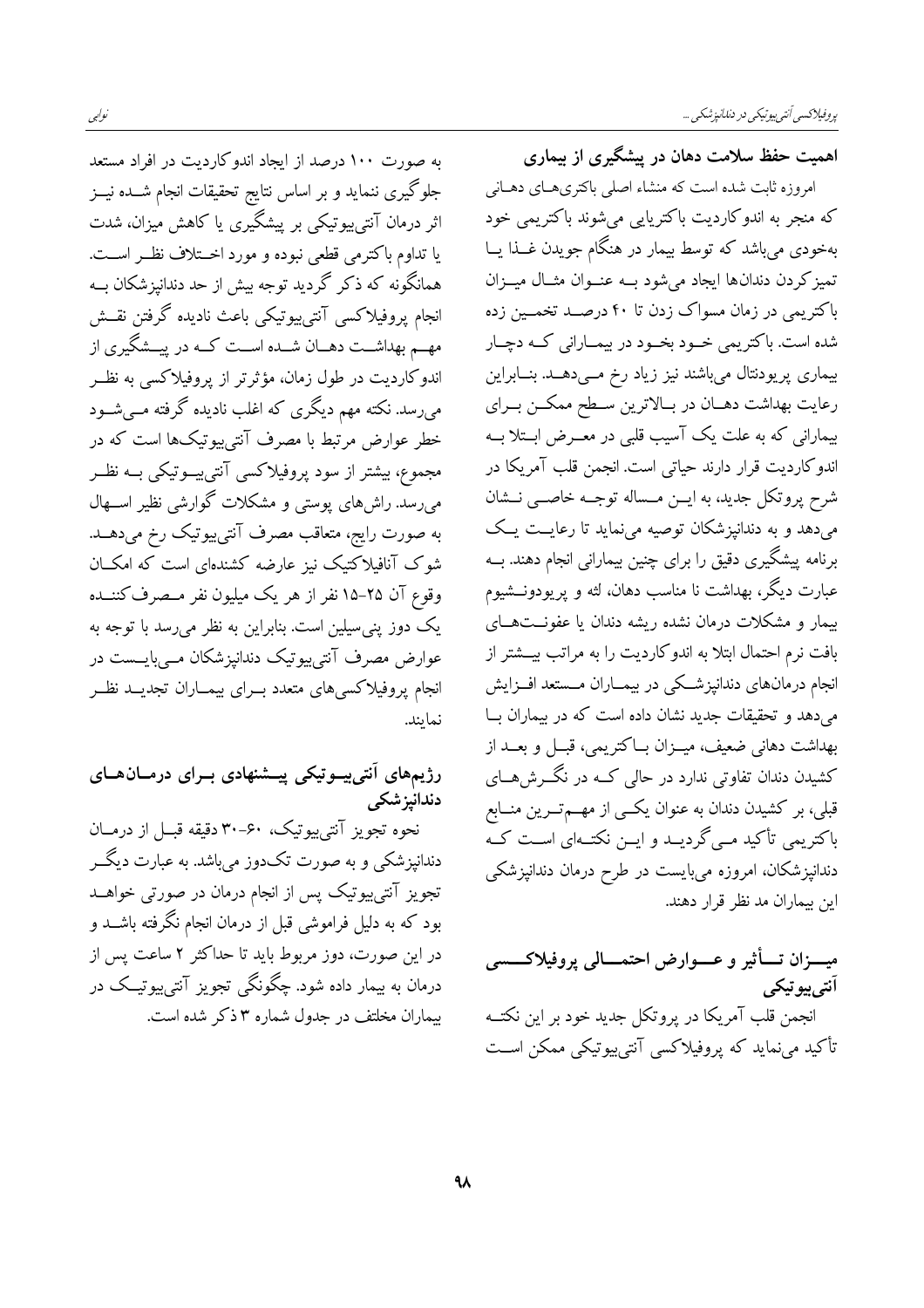| رز سنا پی سن برگ سنگ                                                  |                                                          |                                                            |                                                  |  |
|-----------------------------------------------------------------------|----------------------------------------------------------|------------------------------------------------------------|--------------------------------------------------|--|
| کودک                                                                  | فرد بزرگسال                                              | داروى انتخابى                                              | وضعيت بيمار                                      |  |
| $\Delta \cdot$ mg/kg                                                  | ۲گرم                                                     | آموكسىسيلين                                                | قادر به استفاده از داروی خوراکی میباشد           |  |
| ه/mg/kg(عضلانی یا وریدی)                                              | ۲ گرم (عضلانی یا وریدی)<br>۱ گرم (عضلانی یا وریدی)       | آمپیسیلین<br>سفازولين يا سفترياكسون                        | در مصرف داروی خوراکی مشکل دارد                   |  |
| $\Delta \cdot$ mg/kg<br>$\mathbf{Y}\cdot\mathbf{mg/kg}$<br>$\log\log$ | ۲گرم<br>۶۰۰میلیگرم<br>۵۰۰میلیگرم                         | سفالكسين<br>كليندامايسين<br>كلاريترومايسين يا آزيترومايسين | به پنیسیلینها آلرژی دارد                         |  |
| ۵۰ mg/kg(عضلانی یا وریدی)<br>۲۰mg/kg(عضلانی یا وریدی)                 | ۱ گرم (عضلانی یا وریدی)<br>۶۰۰ میلیگرم (عضلانی یا وریدی) | سفازولين ياسفترياكون<br>كليندامايسين                       | آلرژي به پني سيلينها و مشكل در مصرف داروي خوراكي |  |

جلهول ۳ . ن پیدهای آننه پیدنیک به وفیلا کتیک

همان گونه که در جدول شــماره ۳ ملاحظــه مــ شــود دندانیزشکان بایست انتخاب آنتے پیوتیــک را در فــرد بــر اساس وضعیت وی و بر مبنای تحمل یا عــدم تحمــل فــرم خوراکی دارو و وجود آلرژی به پنی سیلینها انتخاب نمــوده و مقدار مصرف آن را بر مبنای سن بیمار تنظیم نماید.

## نحوه برخورد دندانیزشک با موارد خاص توصیههای زیر بهعنوان چگونگی برخورد دندانیزشک با موارد خــاص مــرتبط بــا پروفيلاكــسى آنتــى پيــوتيكى و اندو کاردیت ارائه می گردد: الف- بیمار مبتلا به تب ناگهانی که از نظر قلبی مـــستعد

ابتلا به اندوکاردیت است و در فاصـله زمــانی ۱۴−۷ روز گذشته برای وی درمــان دندانپزشــکی انجــام شــده اســت مــيبايـــست جهــت بررســي بيـــشتر (كـــشت خــون و اکوکاردیوگرافی) به پزشک متخصص ارجاع گردد. ب- در بیمار با سابقه آنافیلاکسی، آنژیوادم یــا کهیـــر، متعاقب مصرف ہر گونه پنے سلین (شامل آمیے ســبلین پــا

آمو کسي سيلين نيز مي گردد) سفالوســيورين هــا جــايگزين مناسبی بسرای پروفیلاکسی نمسیباشسند و بهتسر اسست از كلىنداماىسىن استفاده گردد. ج-بیماری که در حال حاضـر بــه هــر دلیلــی تحــت آنتی پیوتیک تراپی است بهتر است درمان دندانیزشکی وی تا حداقل ۱۰ روز پس از قطع آنتی پیوتیک به تعویق بیفتــد. این فاصله زمانی به فلور طبیعی دهان اجازه بازسازی می دهد و از ایجاد گونه های مقاوم میکروبی جلوگیری مینماید. د- در بیماری که تحت درمان با داروهای ضدانعقادی از قبيل هيارين مي باشد از تجويز داخل عضلاني آنتي ٻيوتيــک می بایست اجتناب نمود و تا حــد امکــان داروی وی را بــه طريق خوراكي يا داخل وريدي تجويز نمود. ہے - برای بیماران کاندید پیوند قلب توصیه مے گے دد کلیه درمانهای دندانپزشک مورد نیاز ایشان قبــل از انجــام پیوند انجام گردد.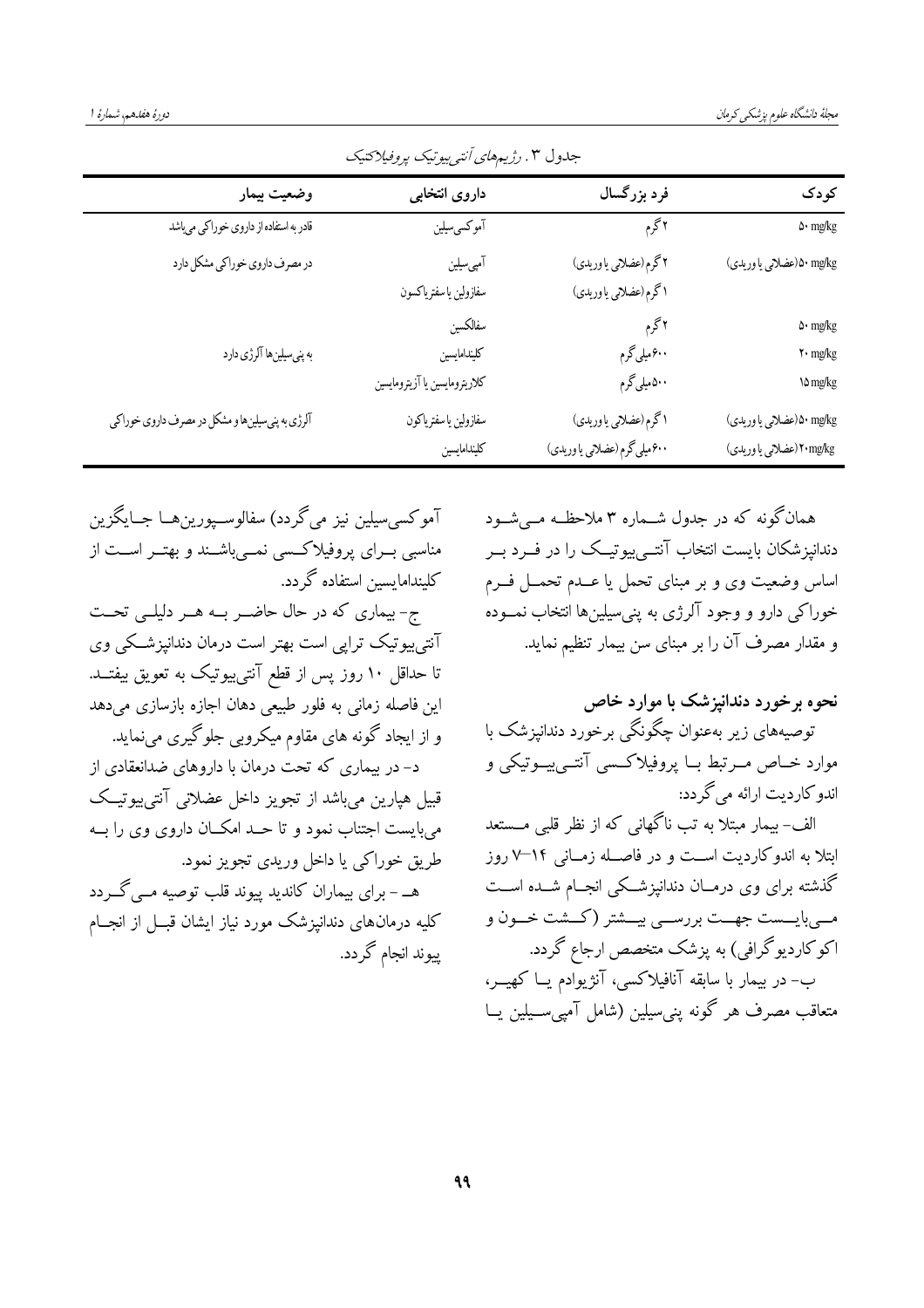#### Prevention of Bacterial Endocarditis in Dentistry: the New Guidline

Navabi N., D.D.S.

Assistant Professor of Oral Medicine, School of Dentistry, Oral and Dental Diseases Research Center, Kerman University of Medical Sciences, Kerman, Iran

e-mail: Nader\_Nawabi@yahoo.com

#### Abstract

The American Heart Association (AHA) has provided new guidelines for infective endocarditis prophylaxis in dentistry. In this paper, written for dentists, major changes in the updated recommendations which dentists should be aware have been discussed. These recommendations address the impact of oral hygiene and type of dental procedures on high-risk patients, risk of adverse reactions of antibiotic therapy, precise administration of antibiotics, underlying cardiac conditions and dental Procedures for which, endocarditis prophylaxis is reasonable for patients.

Keywords: Endocarditis, Prevention, Dentistry

Journal of Kerman University of Medical Sciences, 2010; 17(1): 95-102

#### References

- 1. Zarei MR, Navabie N, Chamani G. Assessment of awareness of recommendations for prevention of bacterial endocarditis among a group of 136 Iranian dental and medical students. Acta Medica Iranica 2008; 46(1): 51-7.
- 2. Wilson W Taubert CK, Gewitz M, Lockhart PB, Baddour LM, Levison M, et al. Prevention of infective endocarditis: Guidelines from American Heart Association. JADA 2009; 115: 1-18.
- 3. Suarez-Gonzelez J, Gonzalez-Claudio G. Prevention on infective endocarditis: a review of the American Heart Association guidelines. Bol Assoc Med P R 2008; 100(4): 25-8.
- 4. Coutinho AC, Castro GF, Maia LC. Knowledge and practices of dentists in preventing infective endocarditis in children. Spec Care Dentist 2009; 29(4): 175-8.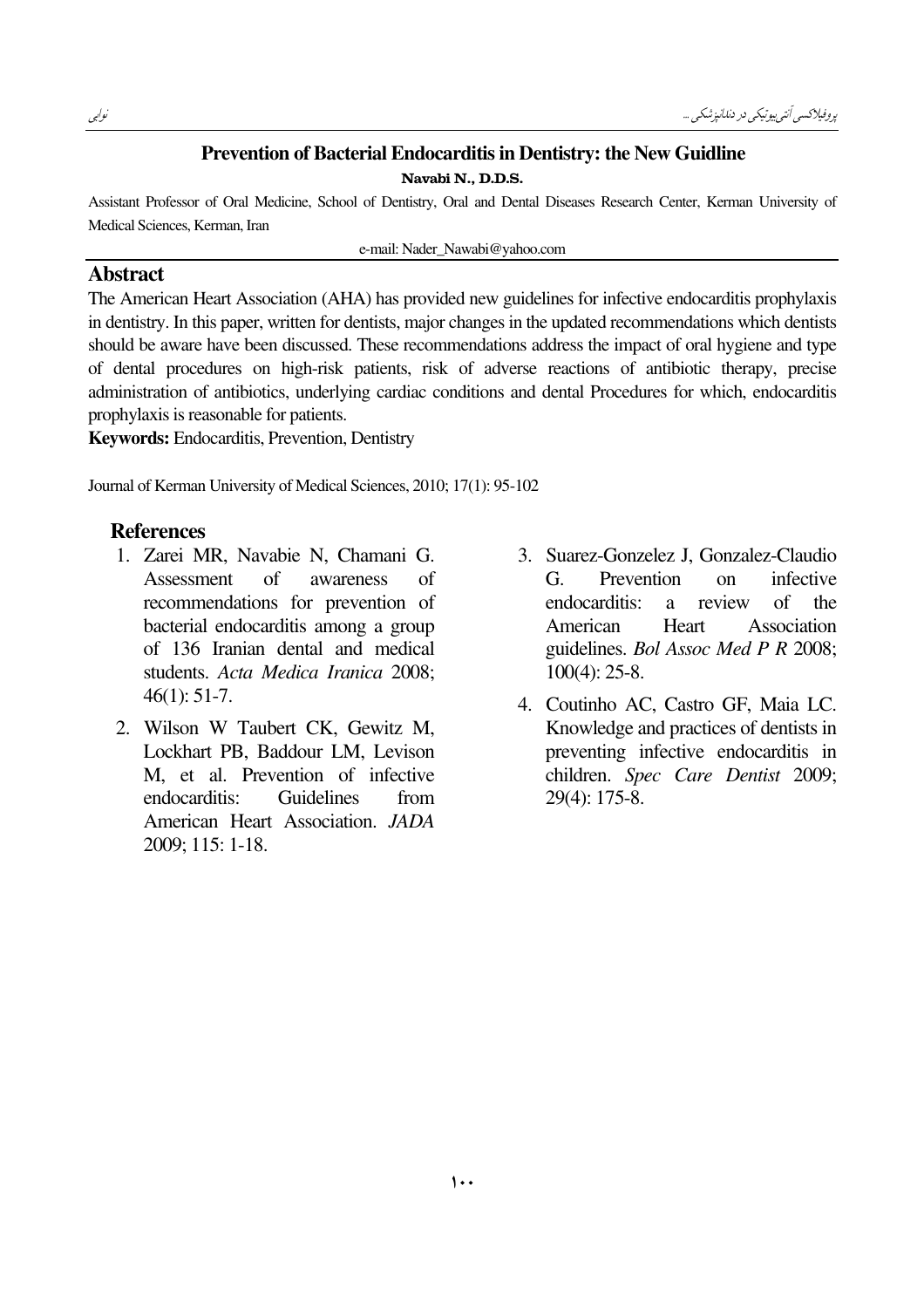### سؤالات آموزش مداوم

#### **۱) کدام عبارت در مورد اندوکاردیت عفونی صحیح است ؟**

الف- در سال های اخیر، مرگ ومیر ناشی از آن افزایش یافته است. ب– استافیلوکوکھا شایع ترین گونههای میکروبی دهانی عامل این بیماری هستند. ج– آخرین پروتکل انجمن قلب آمریکا در این زمینه توصیه جدیدی را ارائه نکرده است. د– در میان درمانهای تهاجمی عامل این بیماری، دندانپزشک شایعترین علت محسوب میشود.

۲) کدام مرحله از اندوکاردیت منجر به بروز عوارضی نظیر اَریتمیهای کشنده در فرد مبتلا میگردد؟

| ج- استقرار باكترى در قسمت أسيب ديده قلب                                                                          | ف- ایجاد آسیب زمینهای در قلب |
|------------------------------------------------------------------------------------------------------------------|------------------------------|
| د– تکثیر باکتری در قلب                                                                                           | ،– ایجاد باکتریمی گذرا       |
| ۱) در رژیم جدید انجمن قلب اَمریکا برای مبتلایان به  پروفیلاکسی اَنتی بیوتیک قبل از درمان دندانپزشک توصیه نمیشود؟ |                              |
| ج– عوارض دريچه متعاقب پيوند قلب                                                                                  | ف– تترالوژي فالوت            |
| د– بیمارانی که دریچه مصنوعی قلبی دارند.                                                                          | ے– پرولاپس دریچه میترال      |
|                                                                                                                  |                              |

٤) در رژیم جدید، انجام کدام کار دندانپزشکی به پروفیلاکسی اُنتی بیوتیکی در فرد مستعد اندوکاردیت نیاز ندارد؟ ج- درمان ريشه دندان هاى وايتال الف- ترميم حفرات پروگزيمال ب– قالب¢يري پروتز كامل د– جرمگیری و برساژ لثه

٥) حداکثر میزان موارد باکترمی ناشی از درمان های دندانپزشک در میان مبتلایان به اندوکاردیت چقدر است؟ ج- ١٠ درصد الف- ۴ درصد د– ۶ درصد ب- ۳ درصد

٦) چرا بهداشت نا مناسب دهان، احتمال ابتلا به اندوکاردیت را بیشتر از درمان های دندانیزشک افزایش می دهد؟

الف- به دلیل باکتریمی خودبهخود و مداوم ناشی از بیماریهای دندان و لثه ب- به دلیل خونریزی از لثههای ناسالم در زمان مسواک زدن ج- به دلیل باکتریمی حاصل از جویدن غذا در این بیماران د– همه موارد

ب- یکساعت قبل از درمان و نیم ساعت

۷) کدام استراتژی درمانی برای کاهش موارد اندوکاردیت مرتبط با دندانپزشکی صحیح تر به نظر می رسد ؟ ج– تجویز آنتیبیوتیکهای خوراکی و تزریقی مداوم برای این بیماران الف– تجويز حداكثر ميزان ممكن آنتىبيوتيكهاى پروفيلاكتيك ب- حفظ سلامت دهان بیماران مستعد، در حداکثر سطح ممکن د– همه موارد

۸) برای کودک مستعد اندوکاردیت با وزن تقریبی ۲۰ کیلوگرم، چند کپسول آموکسی سیلین را به عنوان پروفیلاکسی تجویز مینمایید؟ ج– دو عدد الف– چهار عدد د– یک عدد ب– سه عدد

۹) برای بیماری که قادر به مصرف داروی خوراکی نمیباشد، تزریق اَنتیبیوتیک پروفیلاکتیک در چه زمانی انجام میشود؟ ج- نيم ساعت قبل از درمان الف- دو ساعت قبل از درمان

د- روز قبل از درمان و یکساعت قبل از درمان

۱۰) برای بیمار بزرگسال دارای حساسیت به پنیسیلینها که قادر به استفاده از داروی خوراکی نمیباشد کدام دارو و با چه دوزی مي بايست به صورت داخل عضلاني يا داخل وريدي تجويز شود؟ ج- ۶۰۰ میلی گرم کلیندامایسین الف- ١ گرم سفازولين د– هر سه گزینه مناسب می باشد. ب– ۱ گرم سفتریاکون